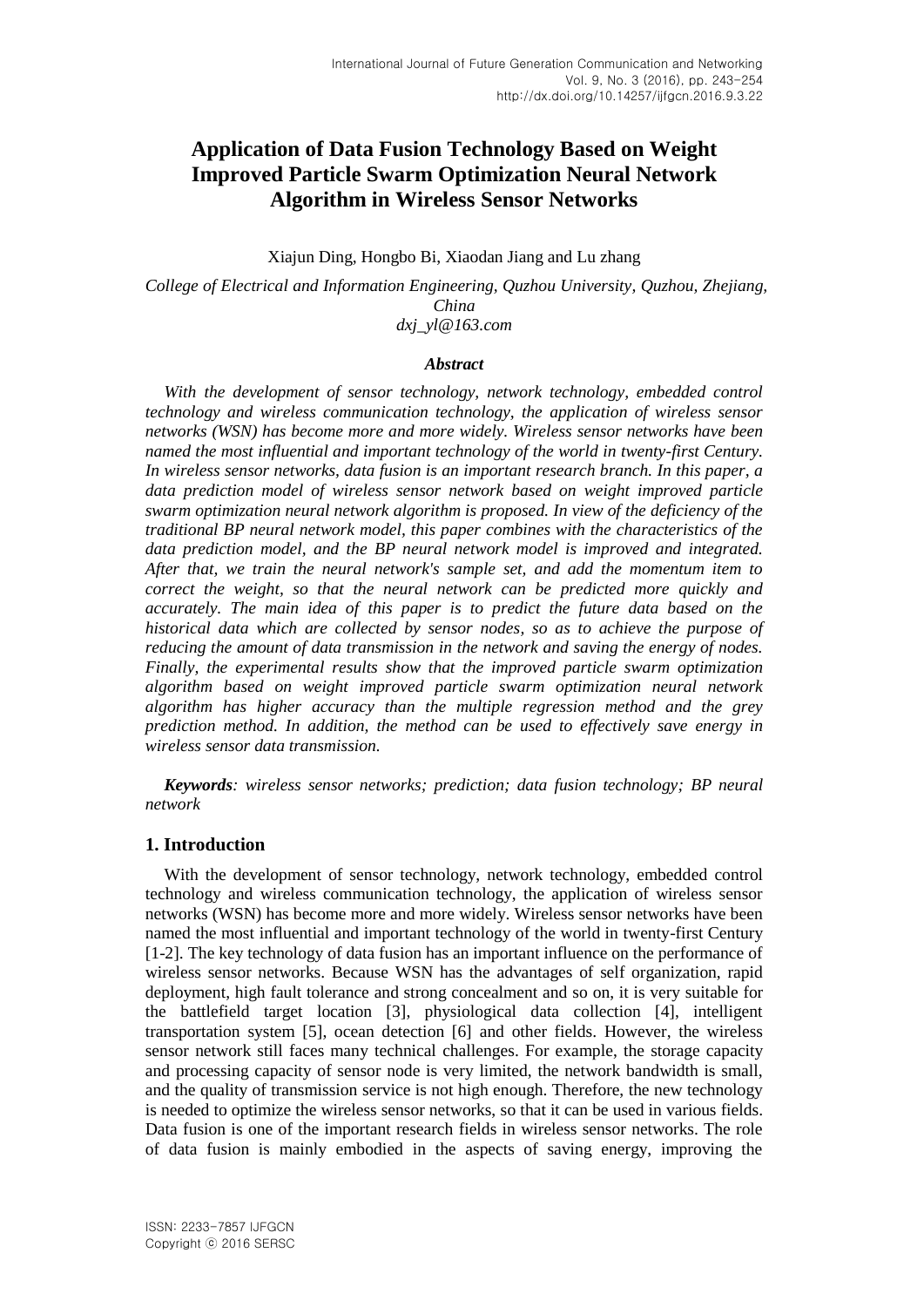efficiency of data collection, enhancing the accuracy of data, and obtaining comprehensive information. The emergence of data fusion makes the research focus of wireless sensor networks extended from address to data [7-9]. There are three main types of data collection in wireless sensor networks. They are timely query, cycle reporting and event reporting [10-13]. According to the characteristics of the WSN data collection, there will be a lot of redundant or wrong information about the data which are collected by the surrounding monitoring objects. If we transmit information which is not processed, it will make the node energy excessive consumption, so as to shorten the network life cycle. Therefore, we must use the data processing technology to reduce the redundancy or wrong information after the node collects the data information. In addition, the wireless sensor network can also use this technology to reduce the negative impact of node failure. The data fusion technology can reduce the node energy consumption and improve the accuracy of information, but it may also increase the network delay and robustness.

In this paper, a data prediction model of wireless sensor network based on weight improved particle swarm optimization neural network algorithm is proposed. In view of the deficiency of the traditional BP neural network model, this paper combines with the characteristics of the data prediction model, and the BP neural network model is improved and integrated. After that, we train the neural network's sample set, and add the momentum item to correct the weight, so that the neural network can be predicted more quickly and accurately. The main idea of this paper is to predict the future data based on the historical data which are collected by sensor nodes, so as to achieve the purpose of reducing the amount of data transmission in the network and saving the energy of nodes. Finally, the experimental results show that the improved particle swarm optimization algorithm based on weight improved particle swarm optimization neural network algorithm has higher accuracy than the multiple regression method and the grey prediction method. In addition, the method can be used to effectively save energy in wireless sensor data transmission. The main contents of this paper are as follows: the second part introduces the basic knowledge of wireless sensor networks. The third and four parts introduce the neural network and particle swarm optimization. The fifth part introduces the weight improved neural network algorithm of particle swarm optimization. The sixth part is the simulation experiment and the analysis of the nature. The last is the summary of the full article.

## **2. Basic Knowledge of Wireless Sensor Networks**

RFID technology uses radio frequency signals to identify target objects and read the relevant information of the object, which reflects the characteristics of the object and describes the static characteristics of the object [14]. For each object in wireless sensor networks, it is necessary to consider the change of their physical state, and to record their dynamic characteristics in the environment. In this respect, WSN plays an important role in bridging the gap between the physical and virtual worlds. A large number of sensor nodes are deployed in a random or artificial way in the monitoring area, and they construct the network by self-organizing method [15]. Through the multi hop routing of nodes in the network, it transmit the data from the sensor node to the sink node. Finally, through satellite, Internet or wireless access server to arrive the terminal management node. In this way, the user can use management node to execute a series of feedback operation to WSN. Such as configuration management, task distribution, security control, *etc* [16-17].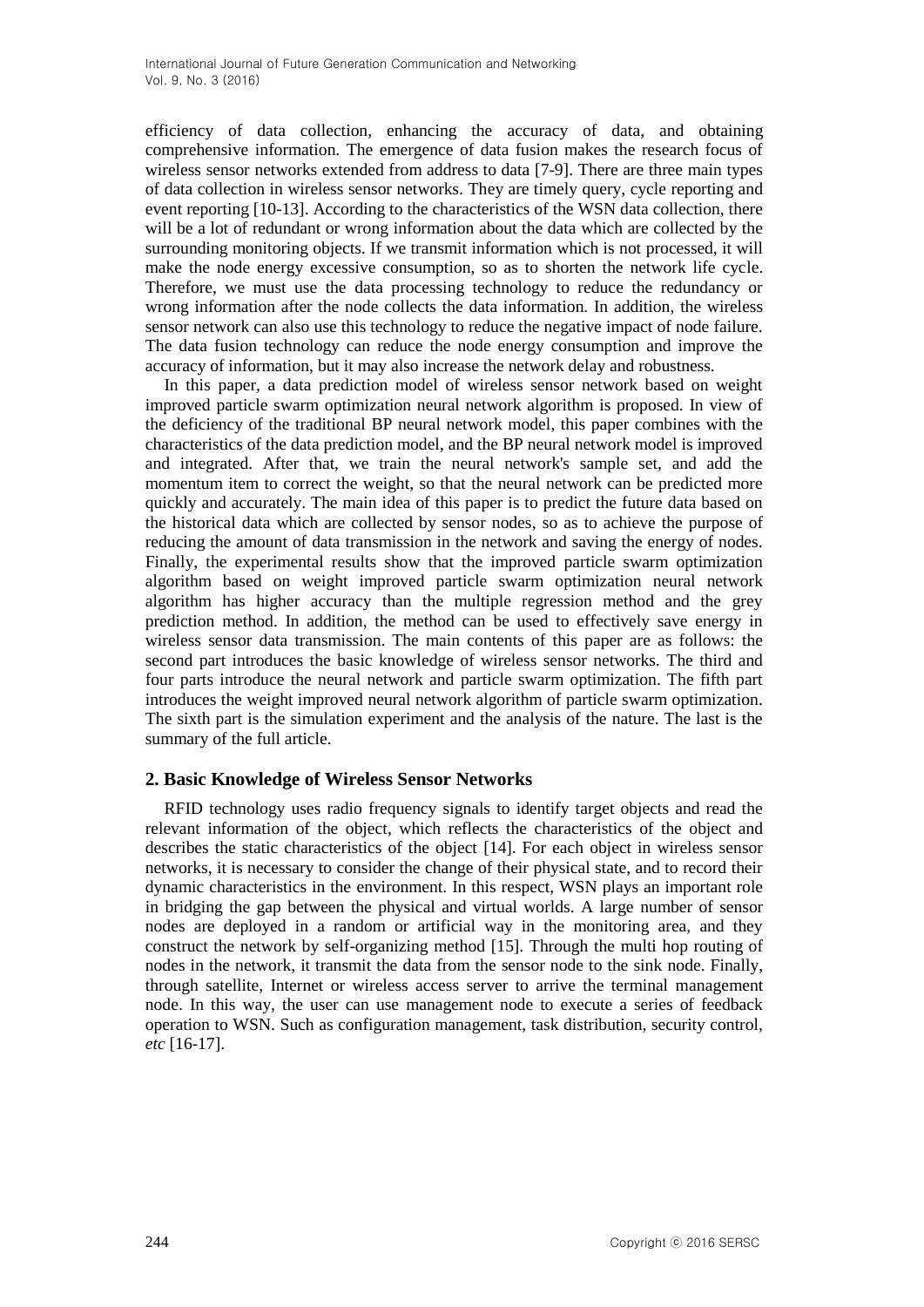

**Figure 1. WSNs Architecture**

## **3. Neural Network Mode**

BP neural network is a multilayer feedforward neural network. It belongs to the error back propagation algorithm. It is composed of input layer, output layer and some hidden layer. Each layer has a plurality of nodes, each node represents a node of neuron with a connection between the upper and the lower nodes, and the nodes of the layer are connected with the layer by a full interconnection, and there is no association between each layer. As shown in figure 2.

The BP algorithm usually uses the sigmoid function as the excitation function. Next, we give several commonly used excitation functions.

(1) Threshold excitation function:

$$
f(x) = \begin{cases} 1, & x \ge 0 \\ 0, & x \le 0 \end{cases} \tag{1}
$$

(2) Sigmoid excitation function:

$$
f(x) = \frac{1}{1 + e^{-x}}
$$
 (2)

(3) Linear excitation function:

$$
f(x) = kx \tag{3}
$$

(4) Hyperbolic tangent excitation function:

$$
f(x) = \tan(\frac{x}{T})
$$
 (4)

In this paper, we use the formula 2 as an excitation function of BP neural network. It satisfies the strict increasing property, it can make the output show a good balance in the linear and nonlinear. So, it can realize the input and output of any nonlinear mapping, and suitable for medium and long-term forecast. This function has the advantages of good approximation effect, fast calculation speed and high accuracy. At the same time, it's theory basis is perfect, the derivation process is rigorous, and the formula is symmetrical. It has strong nonlinear fitting ability, and it is suitable for small data processing.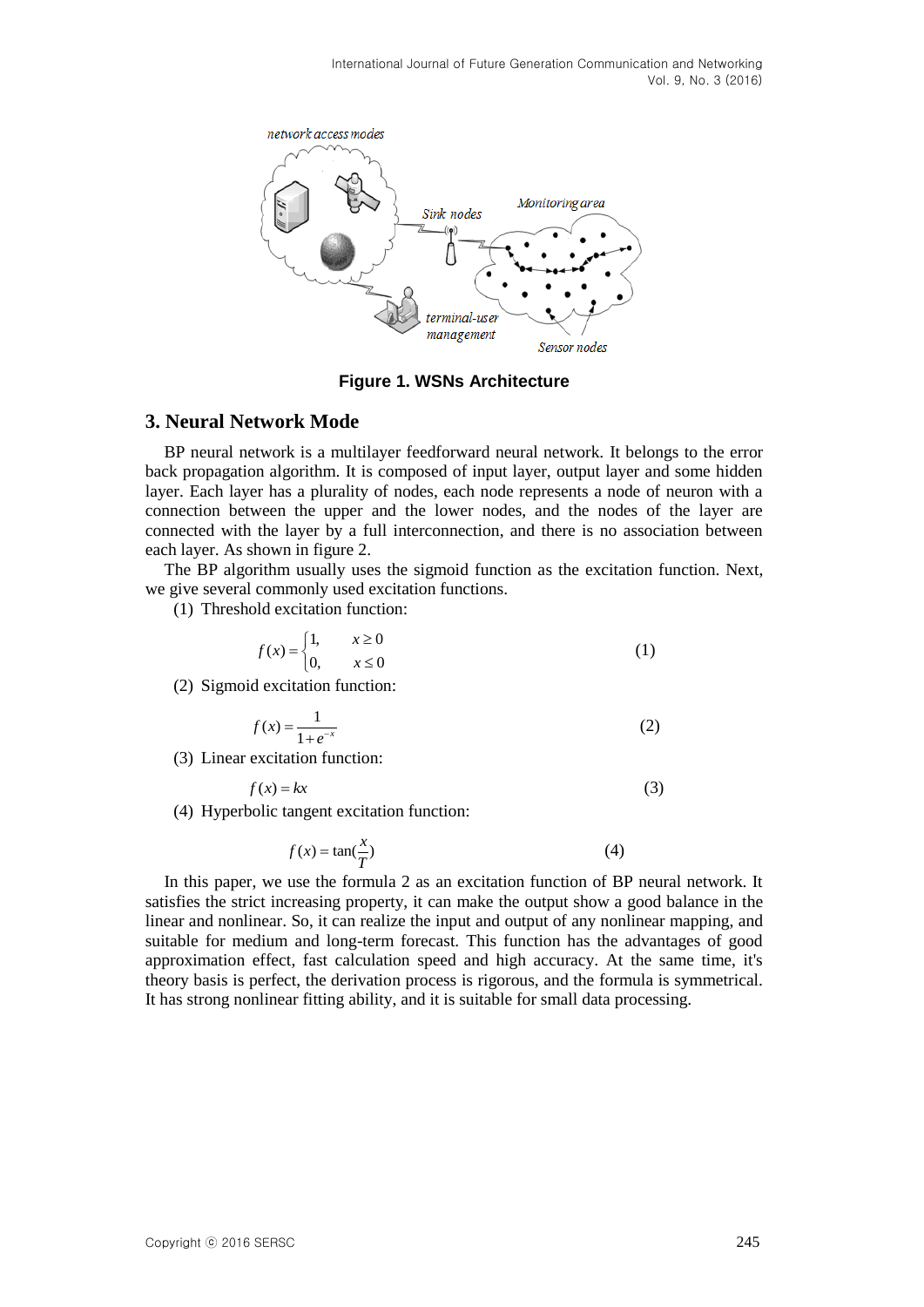

**Figure 2. Topology of the BP Neural Network**

## **4. Particle Swarm Optimization Algorithm**

The particle swarm optimization algorithm is proposed by Kennedy and Eberhart. The algorithm is inspired by the foraging behavior of birds, and is used to solve the optimization problem. In the particle swarm optimization, the solution of each optimization problem is a bird in the search space, and the birds are called particles. Each particle has its own position, velocity, and the fitness value of a function that is determined by the optimized function. The particles follow the current optimal particles in the solution space. In each iteration, the particles update their positions by searching the two extreme values. The first one is the optimal solution, which is found by the particle itself. It is called the individual extreme value point, which is expressed by  $p_{\text{best}}$ . The other extreme value is the current optimal solution of the whole population. That is the global extreme value, which is expressed by  $g_{\text{best}}$ . There are  $m$  particles that form a group in a D-dimensional search space, and the particle swarm optimization algorithm can be described as follow:

The position of the *i* th particle is indicated by the  $X_i = (x_{i1}, x_{i2}, \dots, x_{id})$ ,  $(i = 1, 2, \dots, m)$ ,  $V_i = (v_{i1}, v_{i2}, \dots, v_{id})$  represents the speed of the *i* th particle,  $p_{best}$ ,  $i = (p_{i1}, p_{i2}, \dots, p_{id})$  is the optimal location for the *i* th particle, and  $g_{\text{best}} = (g_1, g_2, \dots, g_d)$  is the optimal location for all particles in the group. To follow these two optimal values, the particle is updated by the formula (5) and (6) respectively, and the speed and position of the particles are updated to meet the conditions of the end of the iteration.

$$
v_{id}^{k+1} = \omega^k v_{id}^k + c_1 r_1 (p_{id}^k - x_{id}^k) + c_2 r_2 (g_d^k - x_{id}^k)
$$
\n
$$
x_{id}^{k+1} = x_{id}^k + v_{id}^k
$$
\n(5)

## **5. The Weight Improved Particle Swarm Neural Network Algorithm**

The variance of the actual output and the expected output of the BP neural network is used as the corresponding error measure:

$$
E = \frac{1}{2} \sum_{k=1}^{n} (y_k - \hat{y}_k)^2
$$

According to the steepest descent method, we need to adjust the weight *W* of the hidden layer or the output layer, which can obtain the *E* 's minimum point: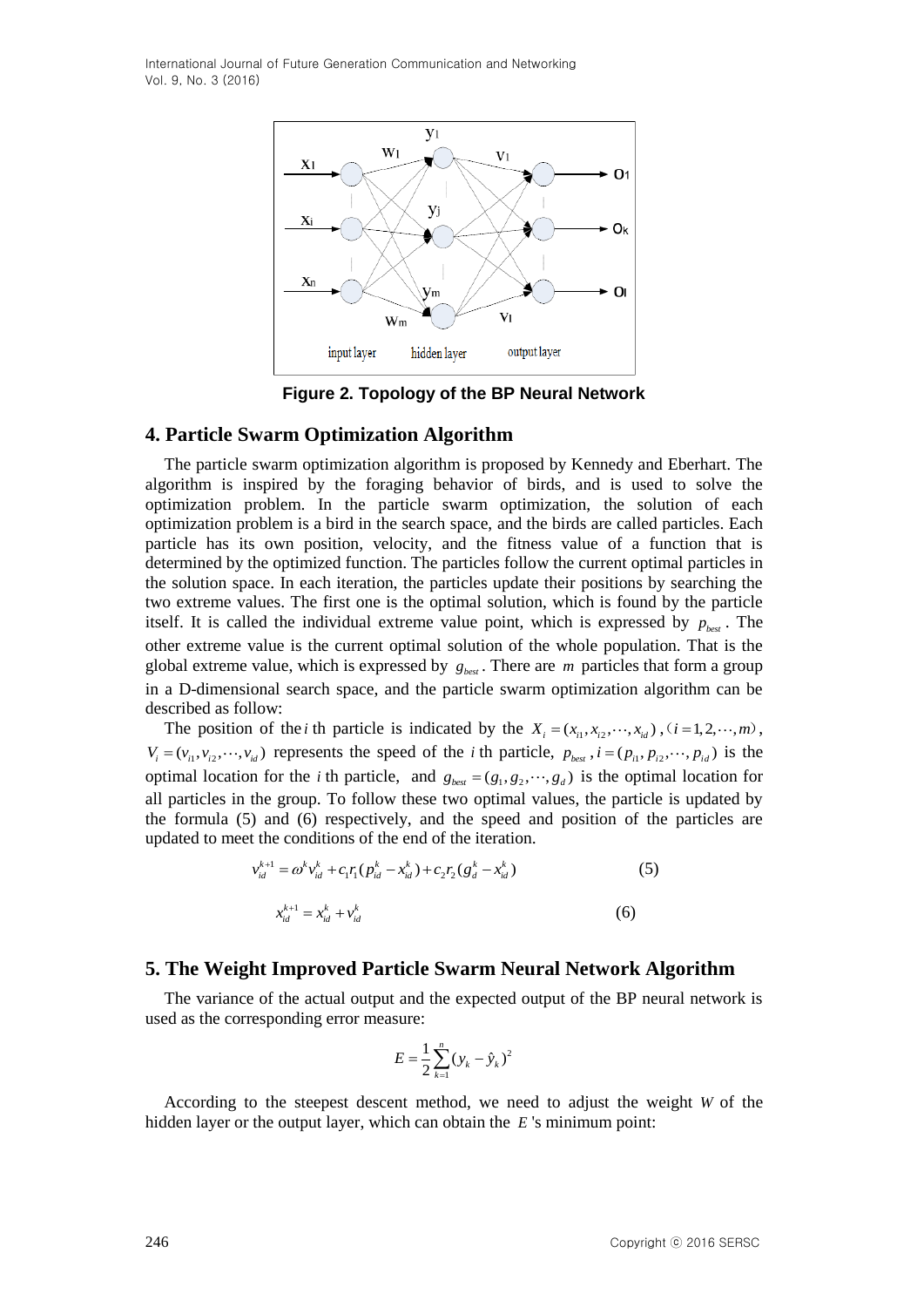$$
\Delta W \propto -\frac{\partial E}{\partial W}
$$

Here,  $\frac{\partial E}{\partial x}$ *W*  $\partial$  $\frac{\partial E}{\partial W}$  is the growth rate. In order to reduce the error,  $\Delta W$  is proportional to and

negative growth rate.

Namely.

$$
\Delta W = -L \frac{\partial E}{\partial W}
$$

Among them, L is the ratio coefficient.

Aw  $\propto \frac{\partial E}{\partial y}$  is the growth rate. In order to reduce the error,  $\Delta W$  is proportional to an<br>equative growth rate.<br>Namog them, *L* is the ratio coefficient.<br>Namog them, *L* is the ratio coefficient.<br>Namog them, *L* is Obviously, the function relation of  $W$  and  $E$  is more direct in the output layer, so the calculation of  $\frac{\partial E}{\partial x}$ *W*  $\partial$  $\frac{\partial E}{\partial W}$  is relatively simple. But, the function relation of *W* and *E* is not a direct relationship in the hidden layer, the calculation of  $\frac{\partial E}{\partial x}$ *W*  $\hat{o}$  $\frac{\partial E}{\partial W}$  is more complex. So we need to deal with the neurons in the output layer and the hidden layer. Next, we will adjust the  $w_{jk}$  of the neurons in the output layer.

$$
\frac{\partial E}{\partial w_{jk}} = \frac{\partial \frac{1}{2} \sum_{k=1}^{n} (y_k - \hat{y}_k)^2}{\partial w_{jk}} = (y_k - \hat{y}_k) \frac{\partial y_k}{\partial w_{jk}}
$$
(7)

The relationship between  $y_k$  and  $w_{jk}$  is direct in Formula 7, so we just need to obtain the value of  $\frac{dy_k}{dx}$ *y w*  $\partial$  $\frac{\partial y_k}{\partial w_{ik}}$ .

*jk*

According to the formula 2, we can get  
\n
$$
\frac{\partial y_k}{\partial w_{jk}} = \frac{\partial f(Y_k)}{\partial w_{jk}} = \frac{\partial \left(\frac{1}{1 + e^{-Y_k}}\right)}{\partial w_{jk}} = -(1 + e^{-Y_k})^{-2}(-e^{-Y_k})\frac{\partial Y_k}{\partial w_{jk}} = y_k(1 - y_k)\frac{\partial Y_k}{\partial w_{jk}}
$$
\n(8)

And

$$
\frac{\partial Y_k}{\partial w_{jk}} = \frac{\partial \sum_{j=1}^m h_j w_{jk}}{\partial w_{jk}} = \frac{\partial (h_j w_{jk})}{\partial w_{jk}} = h_j
$$

Therefore  $\frac{k}{jk} = y_k (1 - y_k) h_j$  $\frac{\partial y_k}{\partial w_{ik}} = y_k (1 - y_k) h$  $\frac{\partial y_k}{\partial w_{ik}} = y_k (1 - y_k)$ 

We put the formula 8 into the formula 7, and get the final result of *jk E w*  $\hat{o}$  $\frac{U}{\partial W_{ik}}$ .

$$
\frac{\partial E}{\partial w_{jk}} = (y_k - \hat{y}_k) y_k (1 - y_k) h_j
$$
\n(9)

At this point, the adjustment formula of the  $w_{jk}$  of the output layer is:

$$
\Delta w_{jk} = -L_{w_{jk}} \frac{\partial E}{\partial w_{jk}}
$$
 (10)

In order to reduce the oscillation of the network, we introduce momentum term: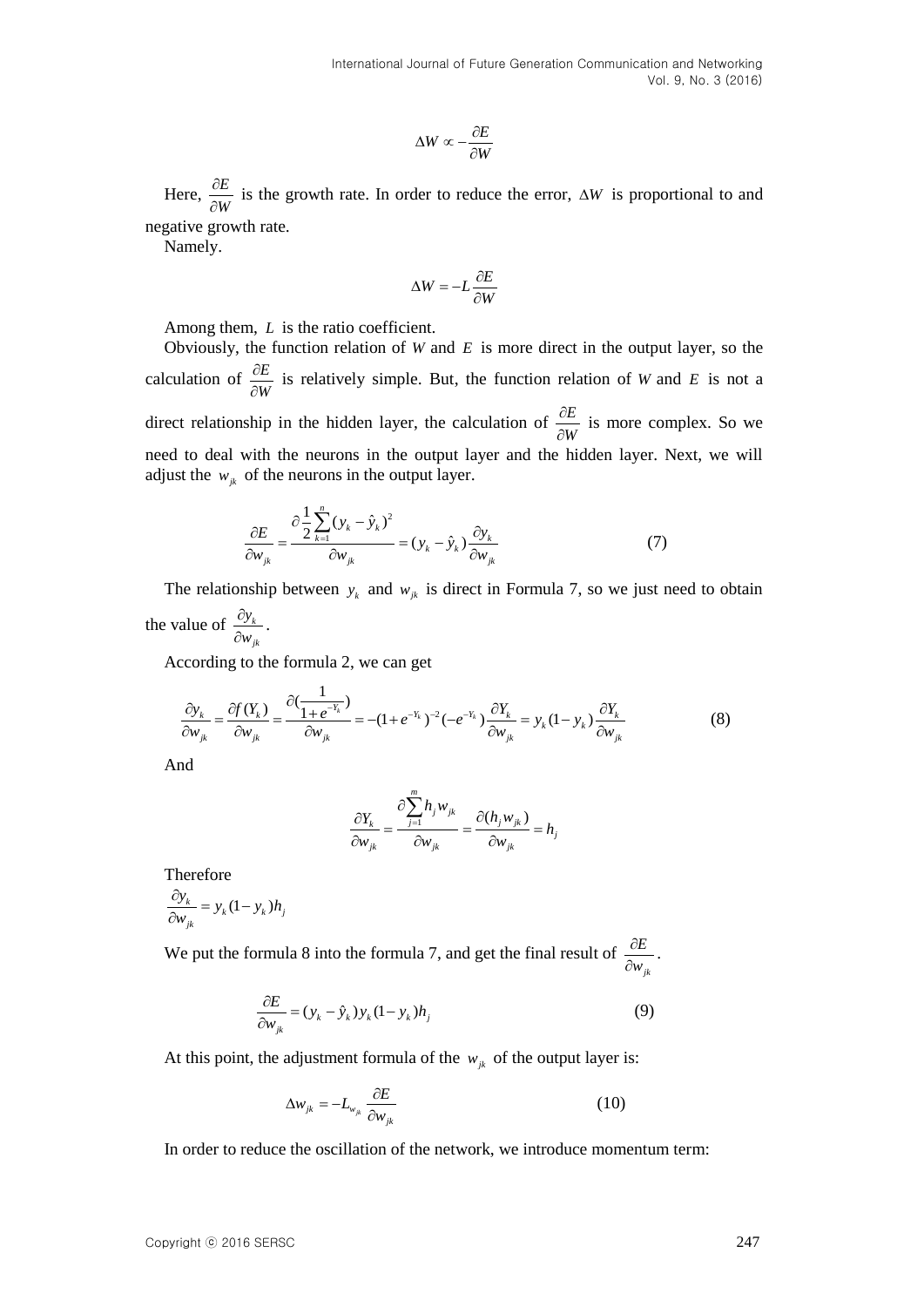$$
\Delta w_{jk}(N) = -L_{w_{jk}} \frac{\partial E}{\partial w_{jk}(N)} + \alpha_{w_{jk}} \Delta w_{jk}(N-1)
$$
 (11)

Here, *N* is the number of training cycles,  $L_{w_{jk}}$  is the learning rate of  $w_{jk}$ , and  $\alpha_{w_{jk}}$  ( $0 \le \alpha_{w_{jk}} \le 1$ ) is the momentum coefficient..

The momentum term can reduce the sensitivity of the network to the local details of the error surface, and effectively restrain the network fall into the local minimum point. In fact, the momentum term is equivalent to the damping term, which decreases the oscillation tendency of the training and improves the convergence.

Based on the characteristics of particle swarm optimization, the parameters of the neural network are integrated into the PSO model, and the overall optimization is carried out. This can make full use of the global search ability of particle swarm optimization, so that the algorithm of this paper can better play its powerful approximation ability.

### **6. Simulation Experiment and Result Analysis**

#### **6.1. Parameter Definition and Simulation Flow**

The main idea of this paper is based on the historical data which are collected by sensor nodes to predict future data, so as to effectively reduce the amount of data transmission in the network, and save the node energy. The related parameters from the wording of the literature [18], the specific parameters are given in Table 1.

| <b>Parameter</b>     | instruction                                                            |
|----------------------|------------------------------------------------------------------------|
|                      | The actual value of wireless sensor node detection                     |
| $T_{\star}$          | The predictive value of the algorithm                                  |
| ε                    | Prediction error                                                       |
| C                    | Error threshold                                                        |
| $\varepsilon \leq C$ | Prediction success, using the predictive value for transmission        |
| $\varepsilon > C$    | Prediction without success, using the detection value for transmission |

**Table 1. The error parameter**

 $\Delta w_2(N) - L_c \frac{\partial E}{\partial x_1(N)} - \sigma_{x_2} \Delta w_1(N-1)$ <br>
Here, *N* is the number of training cycles,  $r_{x_2}$  is the learning rate of  $w_{x_1}$ , and<br>  $Z_1$  (0.5 a, 21) is the numerature moreofficients.<br>
The momentum term can reduce the In the architecture of wireless sensor networks, the working process of the nodes in the network is divided into three stages: the historical data collection, the future data prediction, and the predicted results test. At the initial stage of the system operation, because there is not enough historical data, the nodes cannot predict. At this time, each node of the wireless sensor is in the stage of historical data collection. After collecting enough historical data, the node enters into the future data prediction stage. According to the historical data and the forecast model, the nodes calculate the predicted value of the next collected data. By comparing the prediction error and the error threshold, the node decides whether to update the model and data transmission.

#### **6.2 Training Model**

The effectiveness of the data fusion technique in this paper depends on the accuracy of the prediction algorithm. The purpose of validation is to test the accuracy of the three prediction algorithms, and to analyze and compare them. Five meteorological factors are selected in this study. They are temperature (T), relative humidity (RH), air pressure (P), wind speed (F), precipitation (R). We set up a sample set of daily average value of five meteorological factors, and use them as the input value in the training of BP neural network. The output value is PM2.5 concentration. Each node has 365 sets of data in 2015. Then, we define the first 360 sets of indicators as training samples, and the final 5 groups of indicators is defined as the test sample.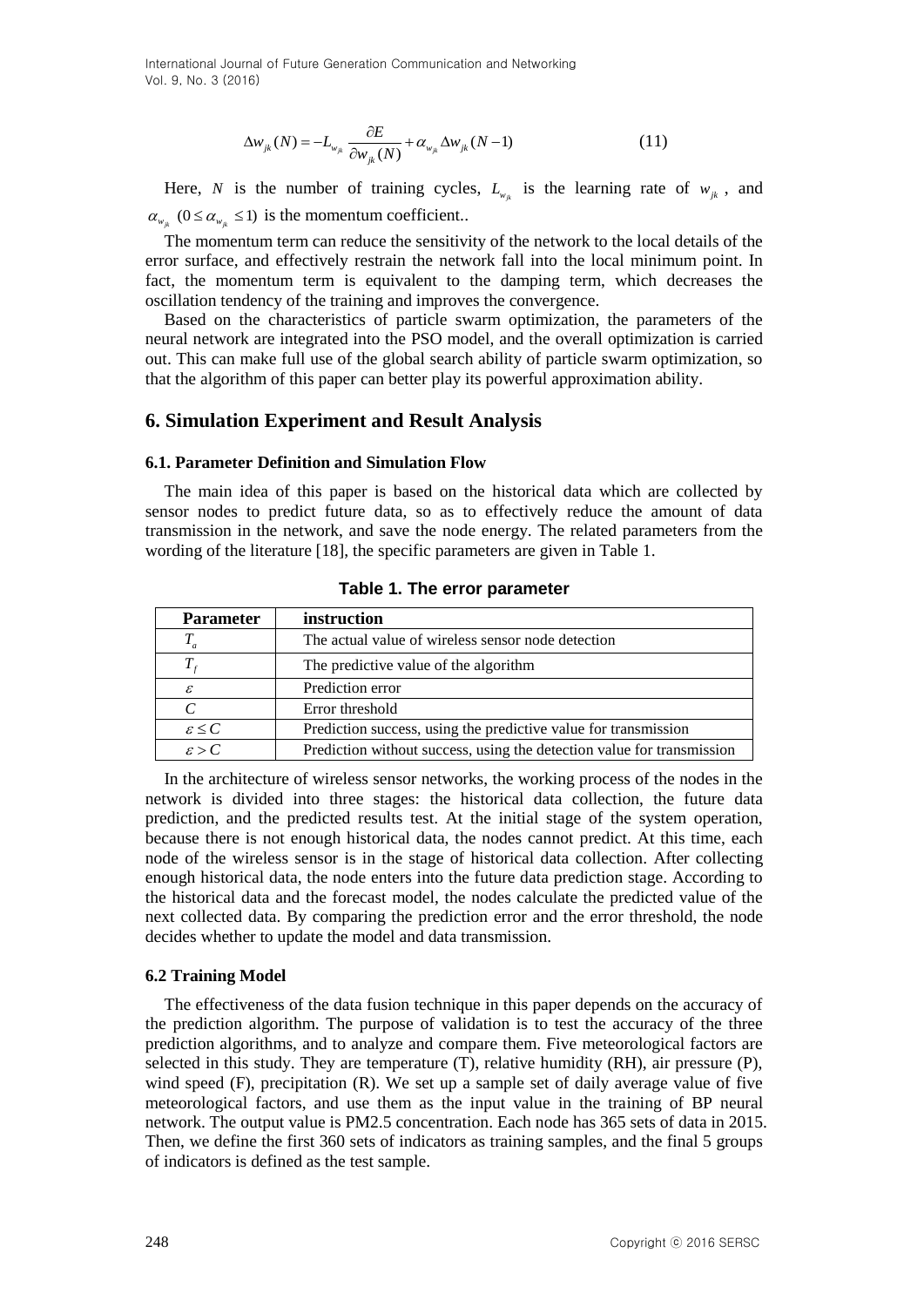In order to make the index have comparability, and to speed up the convergence rate of the neural network, this paper has carried on the normalized processing to each index:

1) For qualitative indicators: using expert scoring method to determine its data, and we have a normalized treatment of various indicators.

2) For quantitative indicators: the following formula is used to normalize.

$$
x_i = \frac{x_i - x_{i_{\text{min}}}}{x_{i_{\text{max}}} - x_{\text{min}}}
$$
\n(12)

Where, the normalized values for the *i* th indicator is  $x_i$ , the minimum value of the *i* th indicator is  $x_{i_{\text{min}}}$ , and the maximum value of the *i* th indicator is  $x_{i_{\text{max}}}$ .

Next, we train the sample set that has been orthogonal to find thenumber of hidden layer nodes when the fitting error get the minimum value, so as to complete the construction of the improved PSO neural network model.



#### **Figure 3. The Number of Hidden Layer Node is 3 in Neural Network Training**

As can be seen from Figure 3, when number of hidden layer node of the BP network is 3, the mean square error reaches the minimum, which is 0.0169. Thus, an improved BP neural network model trained with 3 hidden layer nodes is completed.

#### **6.3 Prediction and Performance Analysis**

First of all, we give the monitoring data of PM2.5 in 2015 in Figure 4. As can be seen from the figure, the PM2.5 value in the city of Beijing is higher in spring and winter, but lower in summer and autumn. This shows that meteorological conditions are the main factors that affect the seasonal variation of PM2.5.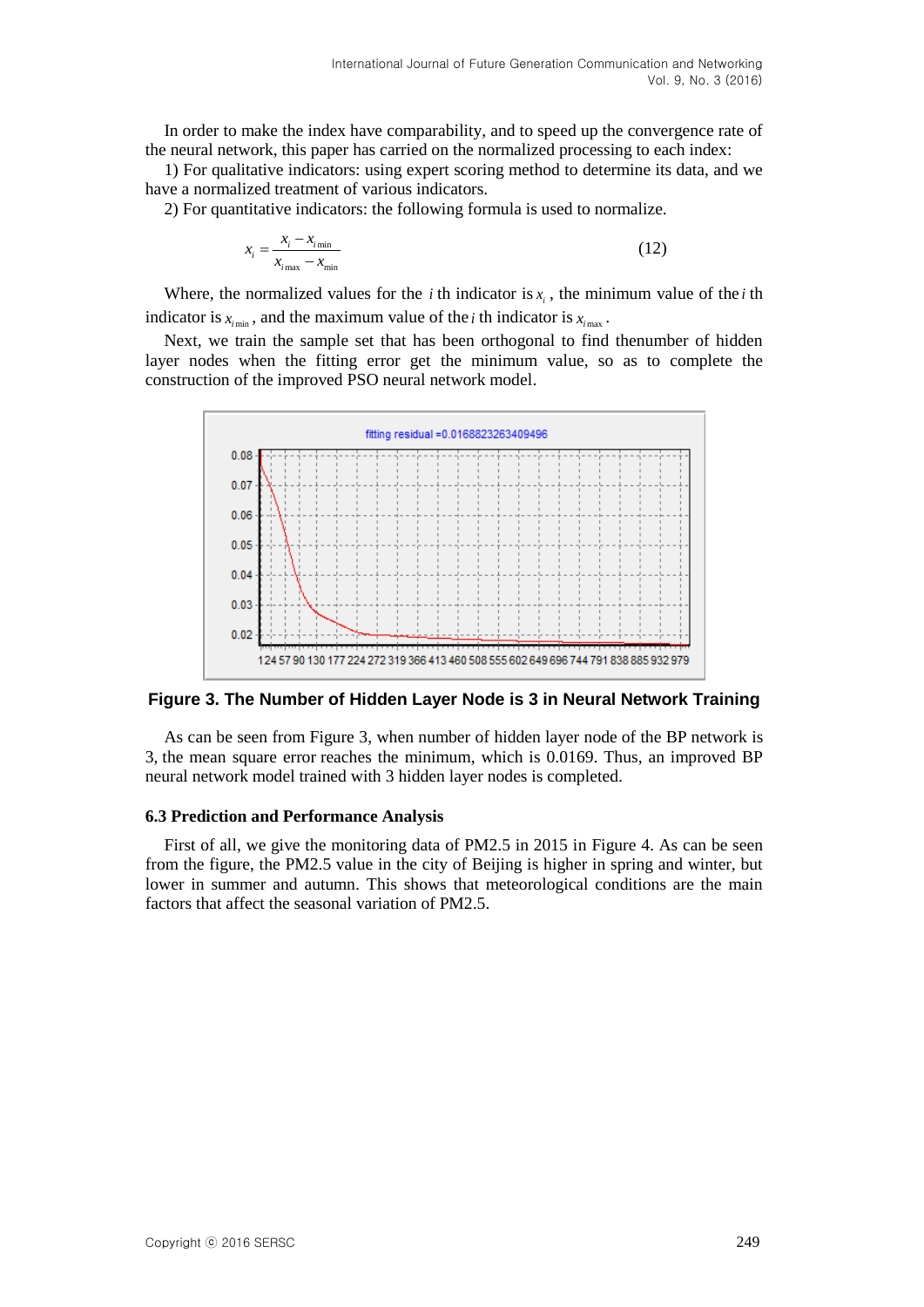

**Figure 4. PM2.5 Monitoring Data in Beijing in 2015**

Secondly, due to the limited length of this paper, we only use the relationship between temperature and PM2.5 for example. From Figure 5 we can see that the relationship is closely related between annual temperature and the PM2.5. In spring and winter, when the temperature is low, the PM2.5 is more than 300. And when the temperature is higher, the PM2.5 less than 100 is very frequent. At this time the air quality is excellent. At this time, the air quality is excellent. The rest of the four factors also has a very close relationship with PM2.5. Therefore, this paper selects these five factors as the sample data set, and then put them into the neural network prediction model which is established in this paper.



**Figure 5. Relationship between Temperature and PM2.5**

Thirdly, we use three different methods to predict the value of PM2.5. After that, we consider the success degree of each prediction model. Then, the algorithm of this paper, multiple regression algorithm and grey prediction method are analyzed and compared under different error thresholds. Figure 6-8 shows that the error threshold is increased from  $1 \mu g/m^3$  to  $5 \mu g/m^3$ , and the prediction success degree of the three algorithms are changed.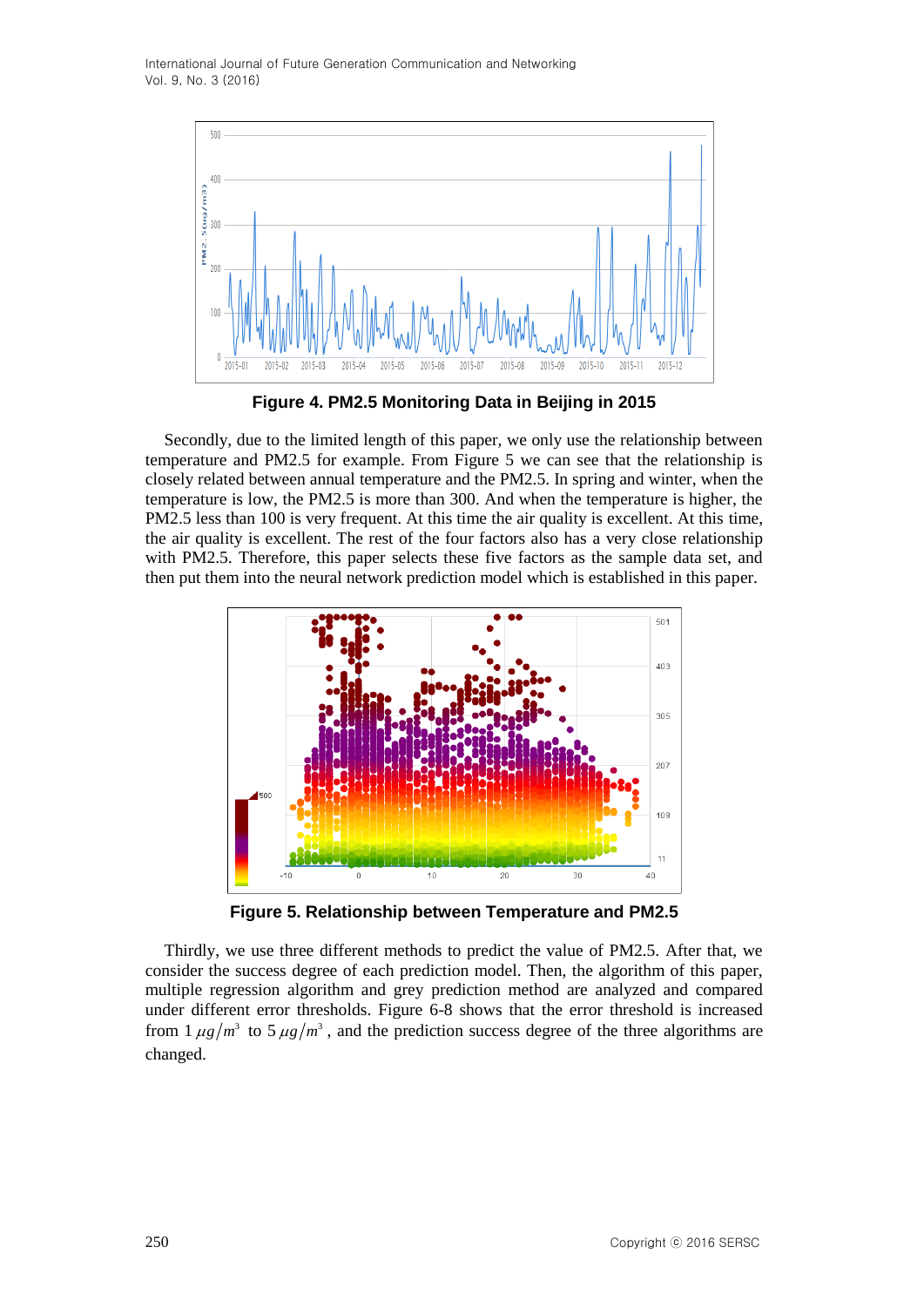

**Figure 6. Success Degree of Prediction of the Improved BP Network**



**Figure 7. Success Degree of Prediction of the Multiple Regression**



**Figure 8. Success Degree of Prediction of the GM Model**

As can be seen from the figure 6-8, with the increase of the error threshold, the success degree of the each prediction algorithm shows a rising trend. In the three algorithms, the improved PSO neural network prediction algorithm is superior to other algorithms. With the increase of the error threshold, the success degree of the gray prediction algorithm is close to this article' algorithm. When the error threshold is  $1 \mu g/m^3$ , the prediction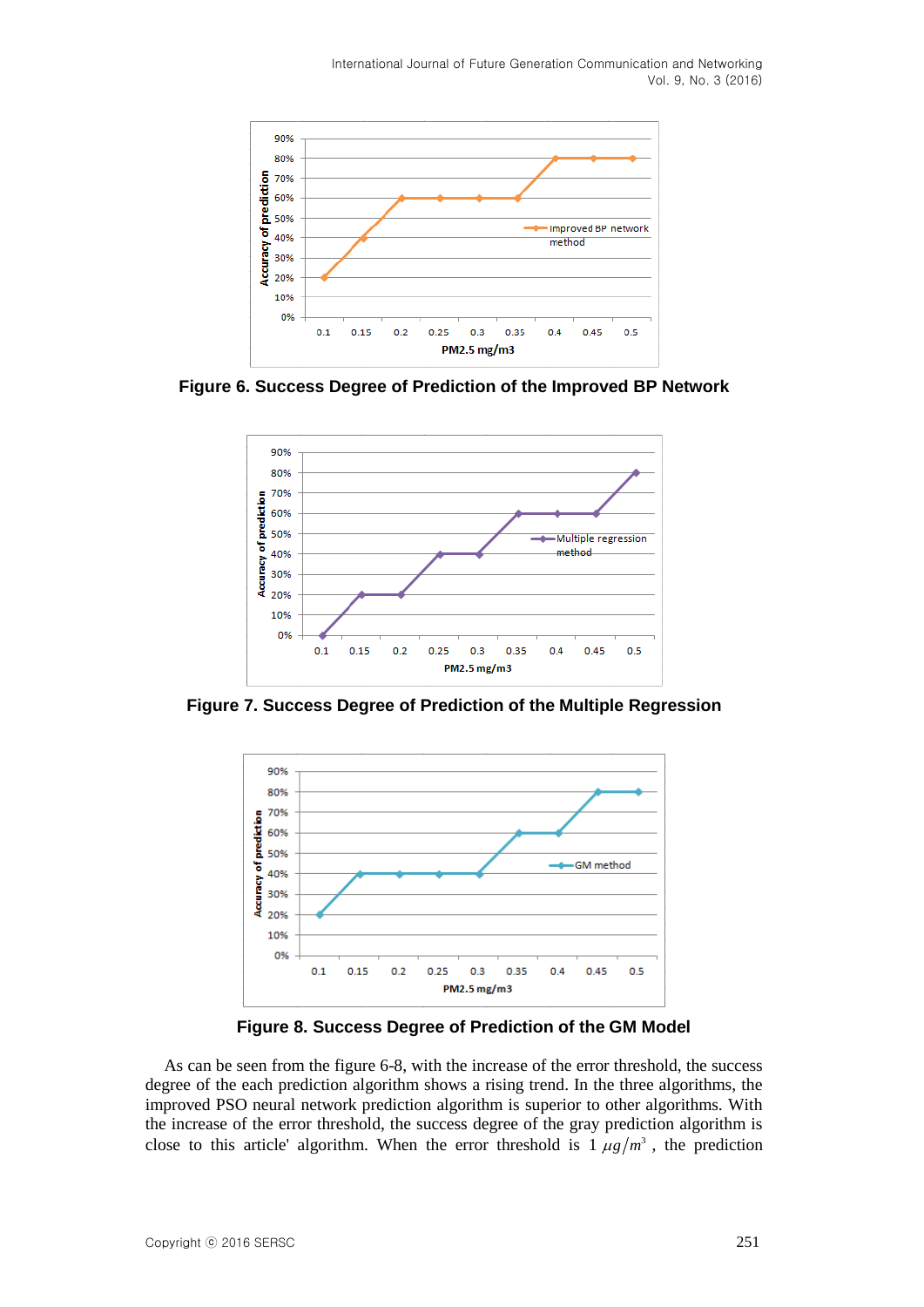success degree of the improved PSO neural network model is 20%, the prediction success degree of the multiple regression algorithm is 0, and the prediction success degree of the grey prediction algorithm is 20%. When the error threshold is  $5 \mu g/m^3$ , the prediction success degree of the three models is 80%. In the range of  $2 \mu g/m^3$  -3  $\mu g/m^3$ , the prediction accuracy of the three algorithms has a significant improvement.

Finally, in order to quantitatively analyze the energy saving benefits brought by the data fusion technology which is based on prediction, we realize the algorithm of this article, multiple regression algorithm and grey prediction method in the network layer of wireless sensor architecture. Under different error thresholds, we analyze and compare the energy consumption of the nodes when we use the three prediction algorithms and not to use the prediction algorithm. Figure 9 shows the relationship between the average energy consumption and the error threshold of the wireless sensor nodes.





As can be seen from Figure 9, in the interval of  $1 \mu g/m^3 - 5 \mu g/m^3$ , the prediction algorithm based on the improved particle swarm optimization neural network can achieve the purpose of saving energy. When the error threshold is greater than or equal to  $3 \mu g/m<sup>3</sup>$ , the other two algorithms can achieve the purpose of saving energy. Therefore, the method can be used to save energy in wireless sensor data transmission.

## **7. Conclusion**

In this paper, a data prediction model of wireless sensor network based on weight improved particle swarm optimization neural network algorithm is proposed. In view of the deficiency of the traditional BP neural network model, this paper combines with the characteristics of the data prediction model, and the BP neural network model is improved and integrated. After that, we train the neural network's sample set, and add the momentum item to correct the weight, so that the neural network can be predicted more quickly and accurately. The main idea of this paper is to predict the future data based on the historical data which are collected by sensor nodes, so as to achieve the purpose of reducing the amount of data transmission in the network and saving the energy of nodes. Finally, the experimental results show that the improved particle swarm optimization algorithm based on weight improved particle swarm optimization neural network algorithm has higher accuracy than the multiple regression method and the grey prediction method. In addition, the method can be used to effectively save energy in wireless sensor data transmission.